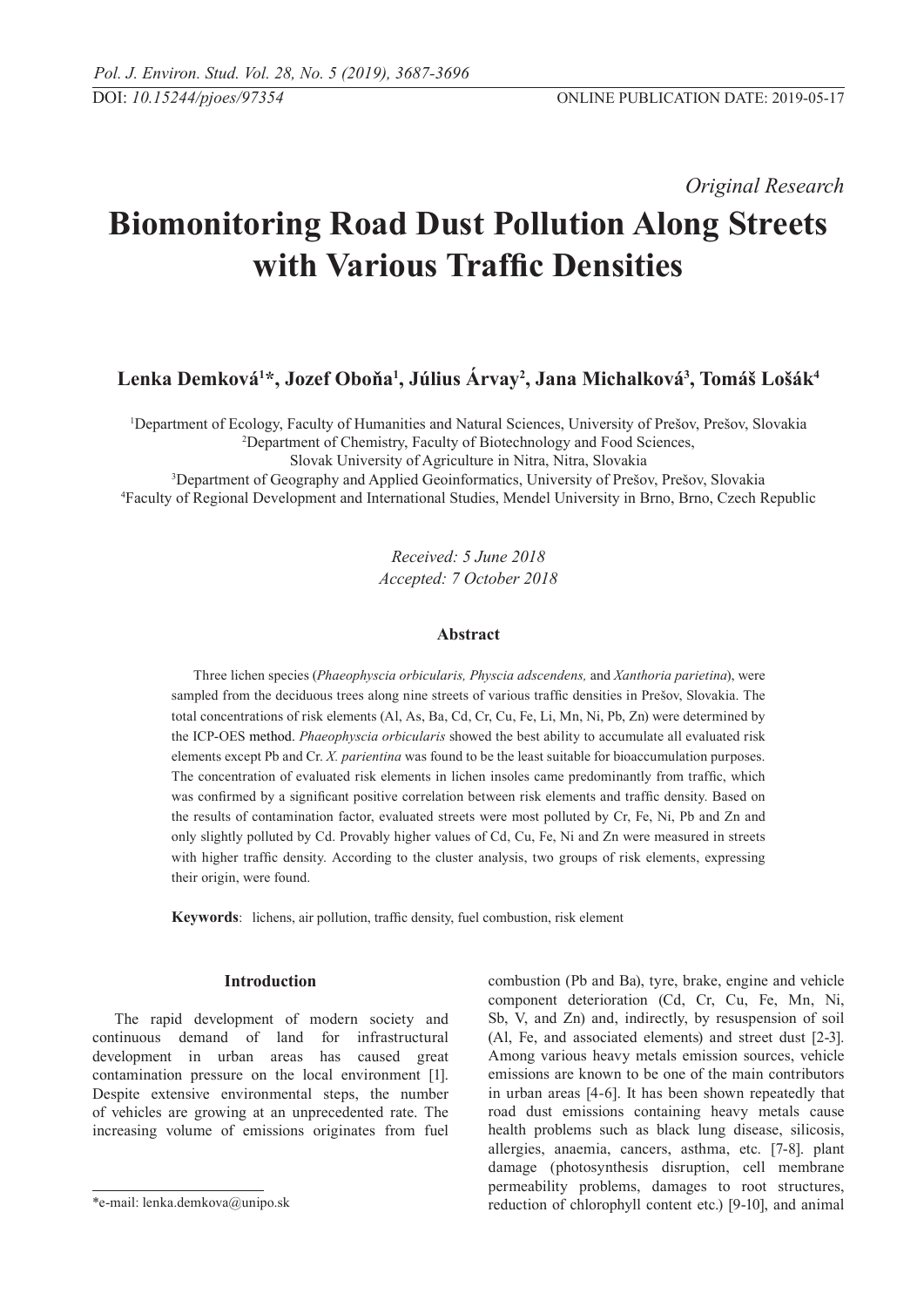body damage (neurological damage, skeletal calcification and asphyxiation, reproduction decreasing etc.) [11], and reflects significantly on human health [12-14].

Prešov, the third largest city in Slovakia with a population of more than 93,000, has in recent years experienced a significant increase in traffic. Because a bypass to the city is missing, traffic passes through the centre of the city. Increasing traffic problems lead to decreasing air quality. Road dust and an accumulation of solid particles in the form of organic and inorganic pollutants affect human life quality and the quality of the environment [15-16].

Use of vegetation as a bioindicator of atmospheric risk element accumulation has received more attention worldwide due to the fact that this method has been found to be effective, cheap and simple to use [17-18]. Among the different organisms, lichens are considered one of the best bioindicators of environmental pollution because of their ability to accumulate airborne substance to concentrations far greater than those in the atmosphere, and the element contents of lichen thalli have proven to be directly correlated with environmental levels [19-20]. Additionally, lichens occur on various substrates, including rocks, which is mainly due to their resistance to desiccation in extreme temperature and efficiency in accumulating nutrients [21].

These features of lichens, combined with their extraordinary capability to grow in a large geographical area, rank them as an ideal reliable bioindicator of air pollution. Lichens were used by many authors in order to determine road dust emissions [22-24]. In the areas where lichen are absent, alternative methods based on transplants (lichens collected elsewhere, exposed in small nylon bags in selected stations), known as the "lichen bag technique" described by Godman and Roberts [25], should be used.

The main objectives of the study were: 1) to determine the levels of risk elements in lichens collected along streets with various traffic density, 2) to assess differences in risk element accumulation abilities between lichen species, and 3) to determine the influence of traffic density to the risk element concentration in lichen samples.

#### **Material and Methods**

# Study Area

The study was performed in Prešov [49°00'00.00'N; 21°14'19.72''E] in the eastern part of Slovakia (Fig. 1). The city itself covers  $70.4 \text{ km}^2$  and the average altitude is 255 m a.s.l. Climate features are typical for a moderately warm–moderately wet and moderately cold-moderately wet climate region, with an average January temperature of -2 to -6ºC [26].

For research purposes, nine different streets of various traffic densities were selected (Fig. 1). The streets were, according to the traffic density, included in traffic density categories. The cars were counted during the expected rush hour, 6:30-8:30 a.m., and again 3:00-5:00 p.m. during a one-week (7 days) period. The average number of cars per hour was calculated. Based on the results, streets were included in three traffic groups: high traffic density (HD): >600 cars per hour, medium traffic density (MD): 599-200 cars per hour and low traffic density (LD): <199 cars per hour. Detailed information about the sampled streets is listed in Table 1.

## Lichen Sampling

Three lichen species (*Phaeophyscia orbicularis* (Necker) Moberg, *Physcia adscendens* (Th. Fr.) H. Olivier, *Xanthoria parietina* (L.) Th. Fr.) commonly occurring in the middle-European geographical location were sampled along the nine streets in Prešov. The lichen samples were taken from deciduous trees (*Aesculus* sp., *Cerasus* sp., *Tillia* sp., *Fraxinus* sp., *Populus* sp.) that were approximately the same height, same circuit and approximately of the same bark characteristics (roughness). Lichen samples were taken up to 2 m high from the side facing the road. Control samples (two samples of each lichen species: *Phaeophyscia orbicularis*, *Physcia adscendens*, *Xanthoria parietina*) were taken in the neighbouring villages, approximately 3 km from Prešov city border,



Fig. 1. The localization and traffic density categories of streets selected for monitoring in Prešov, Slovakia.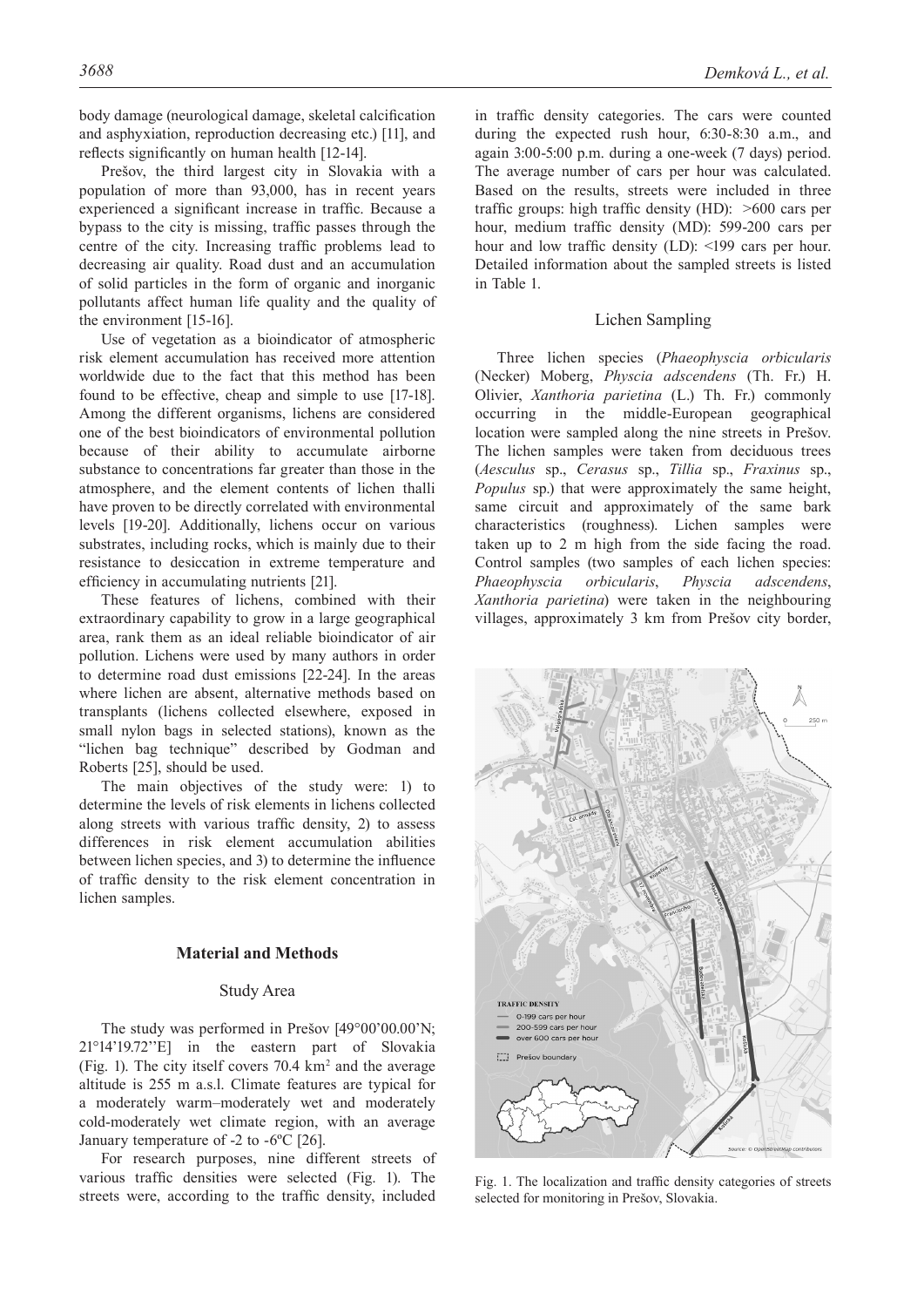|                |                              |                 | GPS coordinates           |                          |  |  |  |
|----------------|------------------------------|-----------------|---------------------------|--------------------------|--|--|--|
|                | Name of the street           | Traffic density | Latitude                  | Longitude                |  |  |  |
|                | Obrancov mieru (OMS)         | <b>MD</b>       | $48^{\circ} 59' 53.765''$ | 21°.14'54.985"           |  |  |  |
| 2              | Masarykova (MS)              | HD              | 48° 59' 13.326"           | 21° 14'54.985"           |  |  |  |
| 3              | Košická (KES)                | HD              | 48° 58' 13.061"           | $21^{\circ} 15' 07.112"$ |  |  |  |
| $\overline{4}$ | 17. Novembra (NS)            | MD              | $48^{\circ} 59' 29.749''$ | $21^{\circ}$ 14'03.552"  |  |  |  |
| 5              | Volgogradská (VS)            | <b>MD</b>       | 48° 59' 29.749"           | 21° 14'03.552"           |  |  |  |
| 6              | Budovateľská (BS)            | HD              | $48^{\circ} 53' 30.026"$  | $21^{\circ}$ 14'37.096"  |  |  |  |
| 7              | Francisciho (FS)             | LD              | 48° 59' 16.688"           | $21^{\circ}$ 14'20.237"  |  |  |  |
| 8              | Kúpeľná (KS)                 | LD              | 48° 59' 16.328"           | $21^{\circ}$ 14'20.234"  |  |  |  |
| 9              | Československej armády (CAS) | LD              | 48° 59' 49.844"           | 21° 13'23.818"           |  |  |  |

Table 1. Characteristics of the selected streets.

HD- high traffic density, MD-medium traffic density, LD-low traffic density

on trees at a distance of at least 0.5 km from the main road. Totals of 47 lichen samples and 6 controls were collected and stored in plastic bags at -20ºC prior to analysis.

Lichen samples were sampled in two replicates, during June and September 2017. Average daily temperature was 18.5ºC in June and 17ºC in September. Sampling was continued during dry days (without rain), with an average June and September humidity of 65% and 61%. The wind force in both cases was under 4 m/s.

# Sample Preparation and Elemental Analysis

Lichen samples were air-dried at 40ºC in a hot oven Venticell 111 (BMT, a.s., Czech Republic) and homogenized using ceramic mortar. The dried and homogenized samples were digested with 5 mL of 69%  $HNO<sub>3</sub>$ , 1 mL of 30%  $H<sub>2</sub>O<sub>2</sub>$  (TraceSELECT, Honeywell-Fluka, Bratislava) and 5 mL double deionized water (ddH<sub>2</sub>O) from Simplicity 185 (Millipore SAS, Molsheim, France) in PTFE (polytetrafluoroethylene) vessels under pressure in an Ethos One microwave system (Milestone Srl., Italy). The mineralized solutions were subsequently filtered through a quantitative filter paper Filtrak No. 390 (Munktell and Filtrak GmbH) and filled to a volume of 50 mL with  $d dH_2O$ . A blank was carried out in the same way. The concentration of risk elements was determined using an ICP-OES Agilent 720 (Agilent Technologies, Germany). The operating conditions for ICP-OES spectrometer were: RF power: 1200 W; plasma Ar flow rate: 15 L min<sup>-1</sup>; nebulizer Ar flow rate: 0.75 L min<sup>-1</sup> and auxiliary Ar flow rate: 1.5 L min-1. For calibration

Table 2. Risk element concentrations in lichen samples sampled along the streets in Prešov city (Slovakia) and the values of contamination factor  $(C_f)$  determined for sampling sites.

|         | Risk elements $\lceil \text{mg kg}^{-1} \text{DW} \rceil$ |      |      |                |      |      |       |      |      |      |      |  |
|---------|-----------------------------------------------------------|------|------|----------------|------|------|-------|------|------|------|------|--|
|         | Al                                                        | As   | Ba   | C <sub>d</sub> | Cr   | Cu   | Fe    | Li   | Mn   | Ni   | Pb   |  |
| Min     | 1060                                                      | 0.90 | ND   | 0.15           | 3.39 | 11.7 | 1721  | 1.26 | 36.8 | 1.55 | 12.0 |  |
| Max     | 2426                                                      | 10.6 | 198  | 1.46           | 682  | 173  | 12125 | 8.04 | 765  | 11.6 | 3908 |  |
| Median  | 1796                                                      | 3.25 | 67.5 | 0.79           | 10.2 | 58.3 | 5591  | 3.39 | 159  | 5.36 | 44.3 |  |
| Average | 1778                                                      | 4.04 | 76.8 | 0.77           | 26.0 | 69.5 | 5938  | 3.85 | 182  | 5.99 | 135  |  |
| St. dev | 321                                                       | 2.58 | 49.8 | 0.35           | 131  | 46.8 | 2830  | 1.78 | 141  | 2.81 | 756  |  |
|         | Contamination factor $(C_{\epsilon})$                     |      |      |                |      |      |       |      |      |      |      |  |
| Min     | 1.78                                                      | 1.36 | ND   | 0.15           | 1.99 | 0.24 | 4.38  | 1.85 | 0.62 | 2.47 | 0.64 |  |
| Max     | 4.07                                                      | 16.0 | 16.9 | 1.41           | 401  | 3.56 | 30.9  | 11.8 | 13.0 | 18.3 | 210  |  |
| Median  | 3.01                                                      | 4.91 | 5.77 | 0.77           | 5.98 | 1.19 | 14.2  | 4.99 | 2.72 | 8.50 | 2.38 |  |
| Average | 2.99                                                      | 6.12 | 6.56 | 0.74           | 15.3 | 1.42 | 15.1  | 5.65 | 3.09 | 9.50 | 7.29 |  |
| St. dev | 0.51                                                      | 3.74 | 4.05 | 0.32           | 27.6 | 0.93 | 6.96  | 2.51 | 1.99 | 4.32 | 30.3 |  |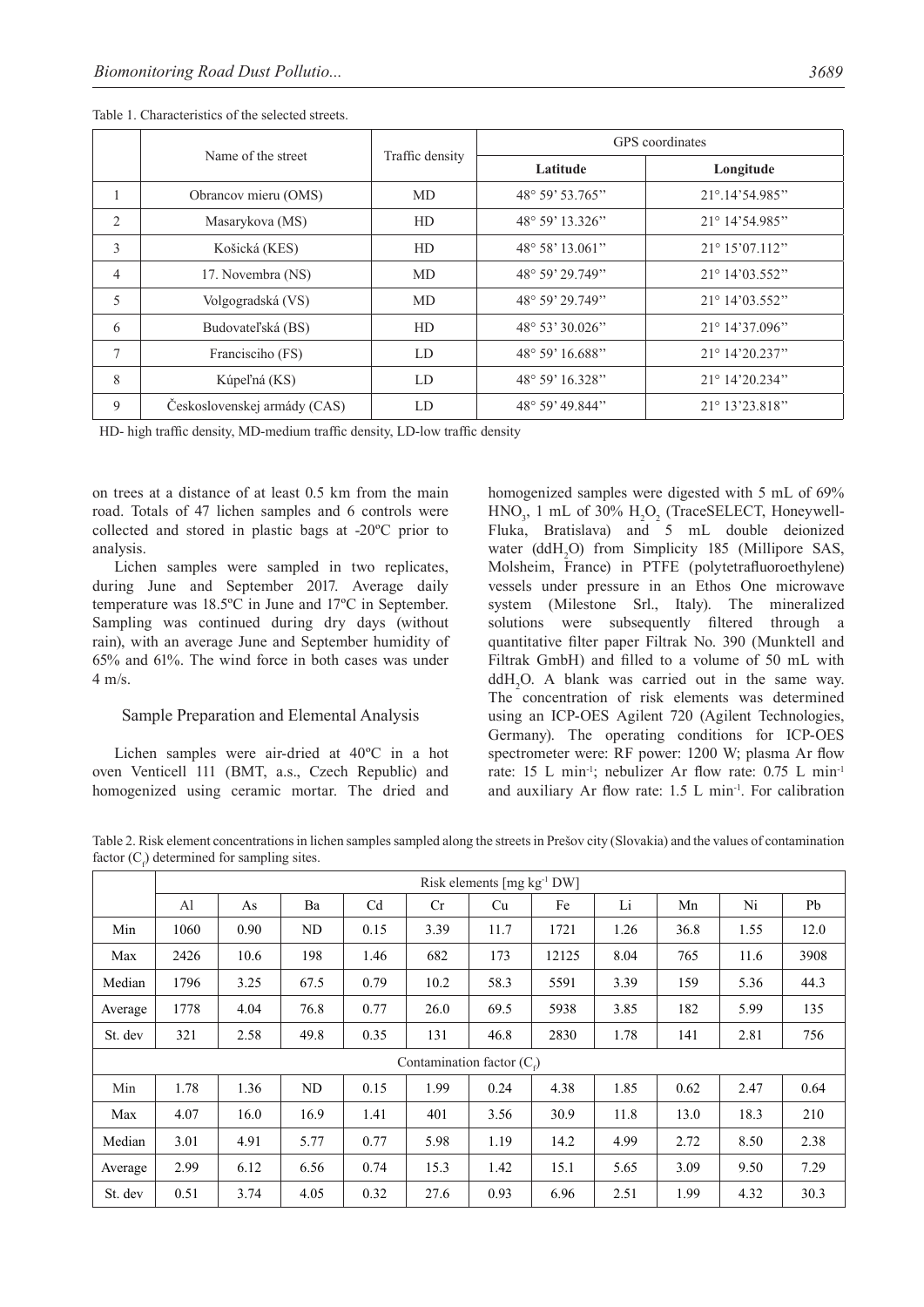curve, a mixed standard solution with content of 10 mg  $L^{-1}$  was used (100 mg  $L^{-1}$  for Fe) (ICP 5 standard, Sigma-Aldrich, Germany).

## Contamination Factor and the Degree of Contamination

In order to detect levels of polution in the evaluated streets, monitored through lichens, contamination factor and the degree of contamination were determined. Contamination factor provides a useful way of monitoring the time-course contamination process or its pattern in time [27].

The degree of contamination  $(C_d)$  is given by means of contamination factors  $(C_f)$ .  $C_f$  is the ratio of the current concentration of an element to the backgrounf level of that element in the evaluated media (soil, sediment or plant):

$$
C_f = Cl/Bl \tag{1}
$$

...where Bl is the background level of trace risk elements (mg kg−1 DW) obtained from the control area or the lowest concentration value detected for each element [28-29]. In our case the average values of risk elements determined in control samples were used as background values. The background levels of Al, As, Ba, Cd, Cr, Cu, Fe, Li, Mn, Ni, Pb and Zn are 595; 0.66; 11.7; 1.03; 1.7; 48.7; 393; 0.68; 58.9; 0.63; 18.6; 4.52 mg kg-1 DW. Degree of contamination is considered as negligible when  $C_d \geq 1$ ; moderate when  $1 < C_d \leq 3$ ; severe when  $\leq 3C_d \leq 6$ ; and very severe when  $C_d$  6. Contamination factors were calcuated for each metal at each lichen sample. Subsequently, the degree of contamination was calculated for each sampling site as the mean of contamination factors of individual trace elements. Degree of contamination was calculated in general for each evaluated street in Prešov.

## Map Processing, Data Processing and Statistical Evaluation

The map outputs were processed using the open source Geographic Information System (GIS) using software QGIS (version 2.18) and open data from OpenStreetMap contributors [30]. In order to determine the differences in risk element concentrations between lichen species, streets and various traffic density categories, one-way ANOVA test for normally distributed and Kruskal-Wallis test for non-normally distrubuted data were used. Analysis was completed by Tukey's post-hoc test in order to detect species with signifficantly different risk elements accumulation ability. Spearman's correlation analysis was used to determine the correlation relationship between risk elements themeselves, and between risk elements and road traffic density. One-way Anova test/Kruskall-Wallis test was the same as Spearman's correlation coefficent, which were considered statistically significant if P value was less than 0.05 and 0.01. Cluster analysis (CA) was performed using Euclidean distances in order to group risk elements based on their contamination factor. PCA (principal component analysis) was used in order to distinguish between streets based on occurrence the risk elements. All statistical analyses were performed using R studio (R Studio Team, Boston). Statistical analyses were carried out after the data were log transformed (normalized).

#### **Results and Discussion**

The descriptive statistic for the values of risk elements determined in lichen samples sampled along the streets of Prešov and the values of contamination factor expressing the level of pollution, especially for each evaluated risk element, are listed in Table 2. The concentration of risk elements in lichen samples ranged from  $1060-2426$  mg  $kg<sup>-1</sup>$  for Al; ND (not detected) -198 mg  $kg^{-1}$  for Ba; 0.15-1.46 mg.kg<sup>-1</sup> for Cd; 3.39-682 mg kg<sup>-1</sup> for Cr; 11.7-173 mg kg<sup>-1</sup> for Cu; 1721-12125 mg kg<sup>-1</sup> for Fe; 1.26-8.04 mg kg<sup>-1</sup> for Li; 36.8-765 mg kg-1 for Mn; 1.55-11.6 mg kg-1 Ni; 12.1-3908 mg kg<sup>-1</sup> for Pb; 49.3-467 mg kg<sup>-1</sup> for Zn; 0.90-10.6 mg kg<sup>-1</sup> for As; and ND-1.16 mg kg<sup>-1</sup> for Se.

The values of Cu were considered as extremely high comparing studies of authors Zigmond and Urák [31] and Klimek et al. [32], where the values of Cu ranged between  $0.42 - 6.51$  mg kg<sup>-1</sup> and  $5.7 - 9.0$  mg kg<sup>-1</sup>, respectively. The values of Ni in the study of Klimek at al. (2015) also reached lower values  $(0.9-1.5 \text{ mg kg}^{-1})$ . According to Markert [33, 34] and Aksoy and Öztürk [35], normal levels of Pb, Zn, Cu, Mn and Fe in uncontaminated areas are  $2-10$  mg kg<sup>-1</sup>, 20-300 mg kg-1, 5-20 mg kg-1, 20-100 mg kg-1 and 50-250 mg  $kg<sup>-1</sup>$ , respectively. The values of Mn and Fe were exceeded in all cases and the values of Pb, Cu and Zn were exceeded in most of the samples. In the study investigated in Isfahan metropolis, central Iran, mean concentrations of As, Cd, Cu, Ni, Pb and Zn were 22.2, 2.14, 182, 66.6, 393 and 707 mg kg-1 [1]. Average values of listed risk elements were much lower in our case. Nine streets in Prešov, which were selected for sampling, were divided into three categories according to traffic density. In the lichen samples collected along the streets with the highest traffic density, the values of Al, Ag, Ba, Cd, Cr, Cu, Fe, Li, Mn, Ni, Pb, Sr, Zn, As and Se were approximately 17, 60, 53, 40, 84, 72, 46, 40, 23, 42, 88, 23, 63, 99, and 88% lower, respectively, compared with the results reached from the lichens sampled on the streets with the lowest traffic densities (Fig. 2). Differences between average values of risk elements sampled in the streets with low traffic density and medium traffic density were not significant. Actually, in the case of Cd, Mn, Sr and As, the values were higher in the streets with low traffic density.

The correlation relationship between evaluated risk elements except Cr, Pb and Mn, gave significant positive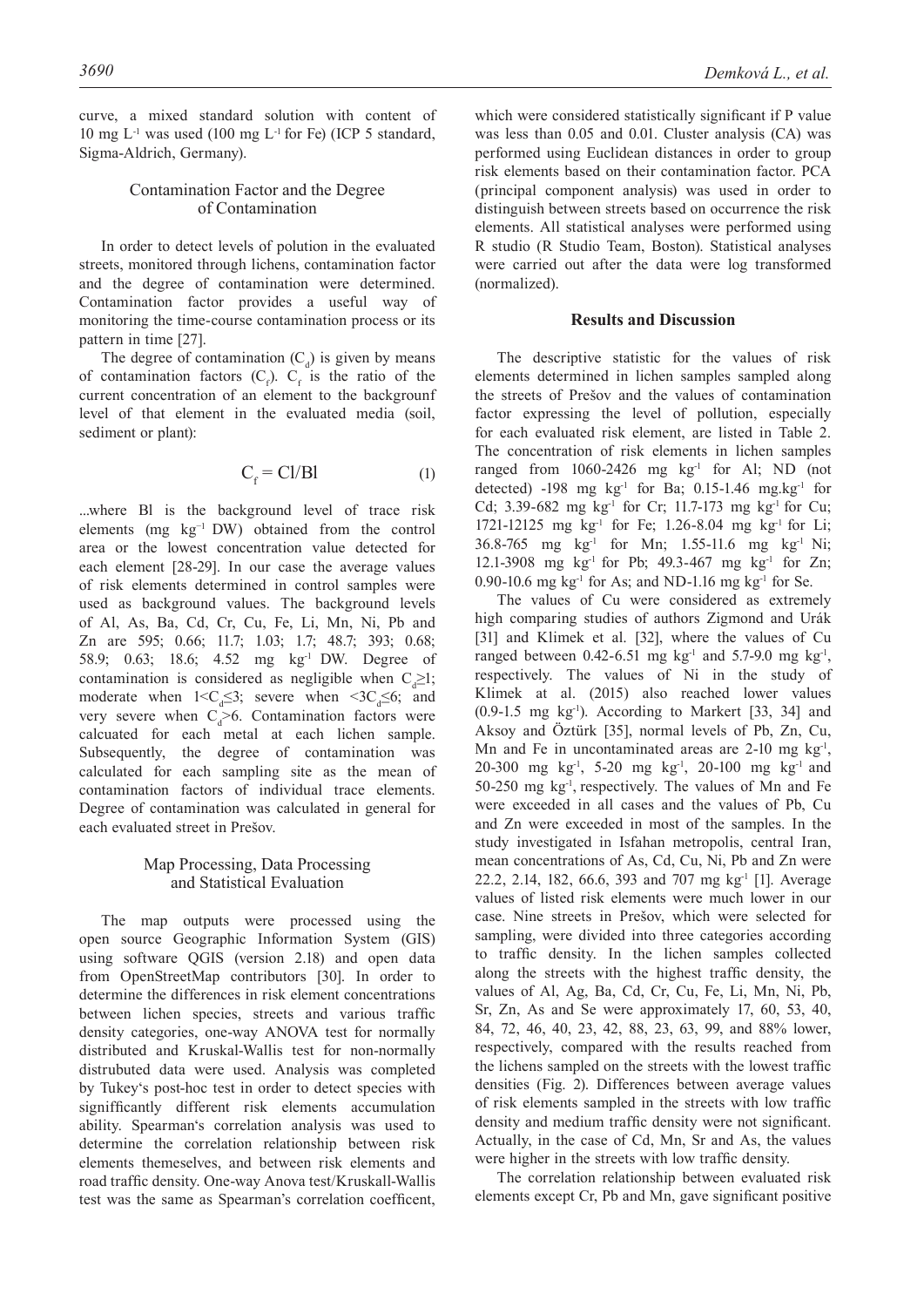|                | Al       | Ba       | C <sub>d</sub> | Cr       | Cu       | Fe       | Li       | Mn       | Ni       | Pb       | Zn       | As       |
|----------------|----------|----------|----------------|----------|----------|----------|----------|----------|----------|----------|----------|----------|
| TD             | $0.43**$ | $0.52**$ | $0.51**$       | $0.50**$ | $0.71**$ | $0.57**$ | $0.45**$ | 0.09     | $0.58*$  | $0.44**$ | $0.67**$ | $0.28*$  |
| Al             |          | $0.65**$ | $0.51**$       | 0.03     | $0.66**$ | $0.84**$ | $0.85**$ | $0.63**$ | $0.82**$ | 0.02     | $0.59**$ | $0.59**$ |
| Ba             |          |          | $0.76**$       | $-0.19$  | $0.79**$ | $0.82**$ | $0.69**$ | $0.54**$ | $0.86**$ | $-0.19$  | $0.69**$ | $0.67**$ |
| C <sub>d</sub> |          |          |                | 0.18     | $0.74**$ | $0.77**$ | $0.62**$ | $0.47**$ | $0.81**$ | 0.18     | $0.78**$ | $0.66**$ |
| Cr             |          |          |                |          | 0.16     | 0.14     | 0.03     | 0.06     | 0.09     | $0.99**$ | $0.43**$ | 0.28     |
| Cu             |          |          |                |          |          | $0.81**$ | $0.68**$ | $0.56**$ | $0.86**$ | 0.16     | $0.88**$ | $0.67**$ |
| Fe             |          |          |                |          |          |          | $0.91**$ | $0.76**$ | $0.97**$ | 0.13     | $0.78**$ | $0.75**$ |
| Li             |          |          |                |          |          |          |          | $0.78**$ | $0.91**$ | 0.02     | $0.56**$ | $0.63**$ |
| Mn             |          |          |                |          |          |          |          |          | $0.73**$ | 0.03     | $0.47**$ | $0.43**$ |
| Ni             |          |          |                |          |          |          |          |          |          | 0.07     | $0.78**$ | $0.75**$ |
| Pb             |          |          |                |          |          |          |          |          |          |          | $0.42**$ | 0.28     |
| Zn             |          |          |                |          |          |          |          |          |          |          |          | $0.74**$ |

Table 3. Correlation relationships between risk element values themselves and between risk element values and traffic density (TD).

correlation with car density, which indicates that they are related to traffic (Table 3). The main emission source of Pb into the earth's atmosphere was the combustion of gasoline. Despite its phasing-out and the decreasing trend in the atmosphere, Pb remains a significant urban air pollutant [36]. According to UNECE (United Nations Economic Commission for Europe), As and Se exhaust emissions are released during fuel combustion while Cd, Cr, Cu, Ni, Pb, and Zn exhaust emissions are released during lubricant oil combustion [37]. According to previous reports [38-40], Zn in dust can also originate from the wear and tear of vulcanized vehicle tyres and corrosion of galvanized automobile parts. Barium is used as  $BaSO<sub>4</sub>$  to increase the density of brake pads. Sternbeck et al. [41] found that heavy-duty vehicles are strong emitters of Ba-containing fine particles. Lithium is contained in petrol, aluminium is used as a corrosion inhibitor and iron is observed in car construction [42].

Significant positive correlation between risk elements, suggest common sources of them [43]. Zinc gave significant positive correlation with all evaluated risk elements, probably because it is related to vehicle corrosion the same as oil combustion. All evaluated risk elements (except Mn) gave significant positive correlations between themselves. They are released into the environment as the result of violation of the vehicle body, because they are part of alloys, coatings, or sheets. Lead gave significant positive correlation only with Cr.

The values of risk elements determined in different lichen species collected along Prešov streets are listed in Table 4. The highest average values of all evaluated risk elements except Pb and Cr were determined in the samples of *P. orbicularis.* The lowest risk element concentration was, in all cases, determined in the samples of *X. parietina. P. Orbicularis,* which was found to be a very effective bioindicator of traffic pollution [44], and showed good resilience and high accumulation ability [21]. Scerbo et al. [45] used *X. parientina* for air quality biomonitoring in Italy. Determined values of risk elements in *X. parientina*, were, in our case, at least two times higher.

# Contamination Factor and Degree of Contamination

In general, Prešov streets are negligibly contaminated by Cd, moderately contaminated by Al and Cu, severely contaminated by As, Ba, Li, Mn and Pb and very severely contaminated by Cr, Fe, Ni, Pb and Zn.

The level of pollution on Prešov streets was expressed by the degree of contamination  $(C_d)$ (Figs 3-4) which was calculated for each sampling site, and subsequently the average value for each street was expressed. The values of  $C_d$  decreased in the order MS>KES>BS>NS>CSA>OMS>FS>VS>KS, which does not correspond with the observed traffic density. The values of risk element and finally the values of  $C_d$  are, in our view, predominantly influenced by traffic density, but total pollution could be affected by other factors such as local air flow influenced by the surrounding built-up areas, the presence/absence of green areas, and the presence of local pollution sources (industrial factories, landfills), etc.

# One-Way ANOVA Test

One-way ANOVA test confirmed significant differences in risk element concentrations between streets with various traffic densities. Significantly higher values of Ba, Cd, Cu, Fe, Ni, Sr, Zn and As in lichen insoles were determined at streets with the highest traffic densities (Table 5). The highest values of all evaluated risk elements (except Ba, Li, Mn, Pb and Se) were determined in lichen samples collected along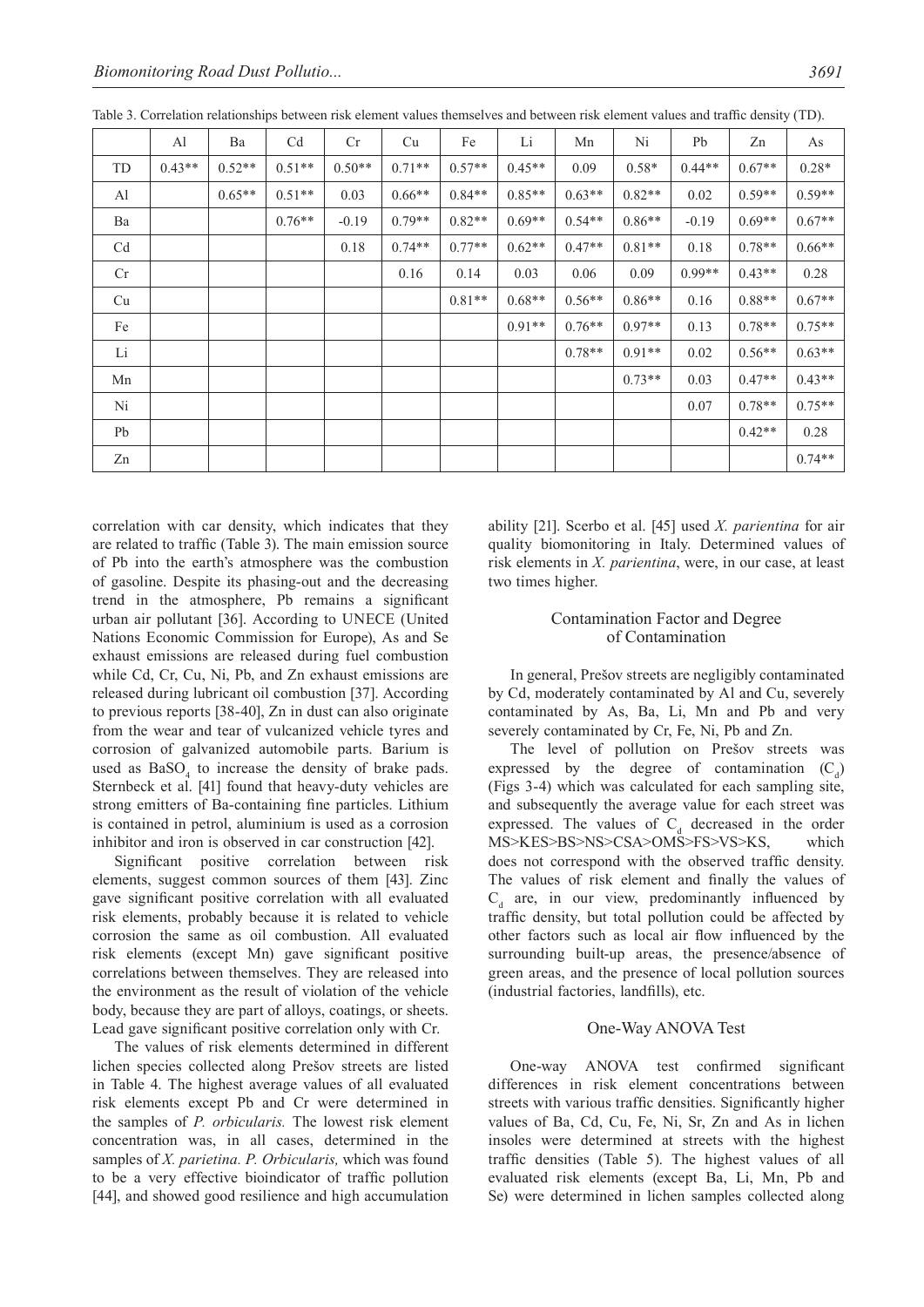

Fig. 2. Average values (□ median; |--| min-max; □□25% - 75%, ° outlying value, \* extreme value) of risk elements in lichen samples according to traffic density (TD) categories (HD- high traffic density, MD-medium traffic density, LD-low traffic density).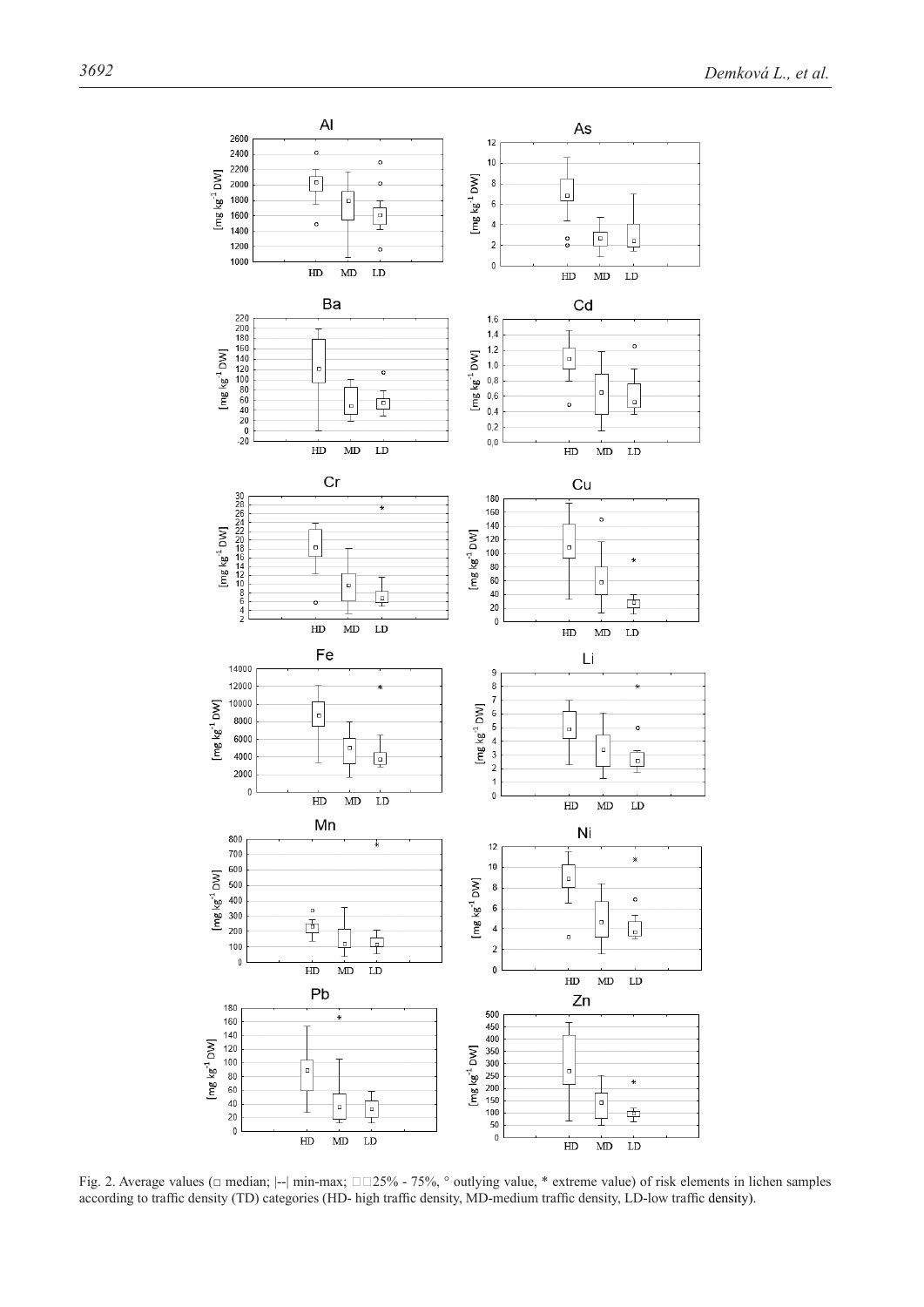Table 4. Values (minimum-maximum (median  $\pm$  standard deviation)) of risk elements determined in different lichen species (regardless the street).

| Risk element                     | Lichen species                     |                                    |  |  |  |  |  |
|----------------------------------|------------------------------------|------------------------------------|--|--|--|--|--|
| $\left[\text{mg kg}^{-1}\right]$ | P. orbicularis                     | P. adscendens                      |  |  |  |  |  |
| A <sub>1</sub>                   | 1490-2426<br>$(1924 \pm 217)$      | 1060-2295<br>$(1650\pm346)$        |  |  |  |  |  |
| Ba                               | 40.2-198<br>$(94.9 \pm 46.7)$      | $0.0 - 135$<br>$(45.4 \pm 35.1)$   |  |  |  |  |  |
| C <sub>d</sub>                   | $0.37 - 1.46$<br>$(0.92 \pm 0.31)$ | $0.15 - 1.26$<br>$(0.63 \pm 0.31)$ |  |  |  |  |  |
| Cr                               | 5.75-23.8<br>$(15.2 \pm 5.55)$     | 3.39-682<br>$(8.22 \pm 146)$       |  |  |  |  |  |
| Cu                               | 21.8-173<br>$(88.8 \pm 45.9)$      | 12.9-141<br>$(41.0 \pm 34.4)$      |  |  |  |  |  |
| Fe                               | 3171-12125<br>$(7341\pm 2463)$     | 1721-11933<br>$(4356 \pm 2555)$    |  |  |  |  |  |
| Li                               | 1.95-6.96<br>$(4.85 \pm 1.48)$     | 1.26-8.04<br>$(2.67 \pm 1.53)$     |  |  |  |  |  |
| Mn                               | 80.9-354<br>$(229 \pm 74.4)$       | 36.8-765<br>$(110\pm 152)$         |  |  |  |  |  |
| Ni                               | $3.0 - 11.5$<br>$(7.88 \pm 2.47)$  | 1.55-10.8<br>$(4.40 \pm 2.38)$     |  |  |  |  |  |
| Pb                               | 20.4-166<br>$(59.3 \pm 38.9)$      | 12.3-3908<br>$(36.4 \pm 844)$      |  |  |  |  |  |
| Zn                               | 66.0-451<br>$(197\pm 114)$         | 49.2-467<br>$(128 \pm 110)$        |  |  |  |  |  |
| As                               | 1.85-10.6<br>$(4.03 \pm 2.52)$     | $0.9 - 9.47$<br>$(2.86 \pm 2.24)$  |  |  |  |  |  |



Fig. 3. Degree of contamination in nine streets in Prešov: BS - Budovateľská; KES - Košická; MS - Masaryková; NS - 17. Novembra; OMS - Obrancov mieru; VS - Volgogradská; CAS - ČS armády; FS - Francisciho, and KS – Kúpeľná, with various traffic densities based on the risk elements determined in lichen samples ( $\Box$  median;  $\left|- \right|$  min-max;  $\Box$  $\Box$ 25%-75%).



Fig. 4. Degree of contamination on evaluated streets in Prešov, Slovakia.

MS. The values of Cr, Cu, Fe and Pb were much higher compared with the other two streets, included the high traffic density group. Especially the average value of lead, which on the other streets ranged  $23-72$  mg kg<sup>-1</sup>, reached the MS average value of 740 mg kg<sup>-1</sup>.

The significantly highest ability to accumulate Al, Ag, Ba, Cd, Cu, Fe, Li, Ni and Sr was found for *P. orbicularis.* Tukey post hoc test confirmed significant differences in the ability to accumulate As between *X. parientina* and *P.orbicularis,* and in the ability to accumulate Se between *P. orbicularis* and *P. adscendens.* 

Significant differences were also found between individual streets. MS included in the HD group was found to be the most polluted. The values of Cd, Cu, Fe, Ni and Zn were significantly highest at the samples sampled in this street.

## Cluster Analysis and PCA Analysis

Cluster analysis (squared Euclidean distance) and Wards method were performed to identify groups of risk elements with similar origins. For analysis needs, the values of contamination factor were used. Results are shown in dendrogram (Fig. 5), where two groups of risk elements were identified. Group 1 includes Zn, Pb and Cr. The main source of these elements in rural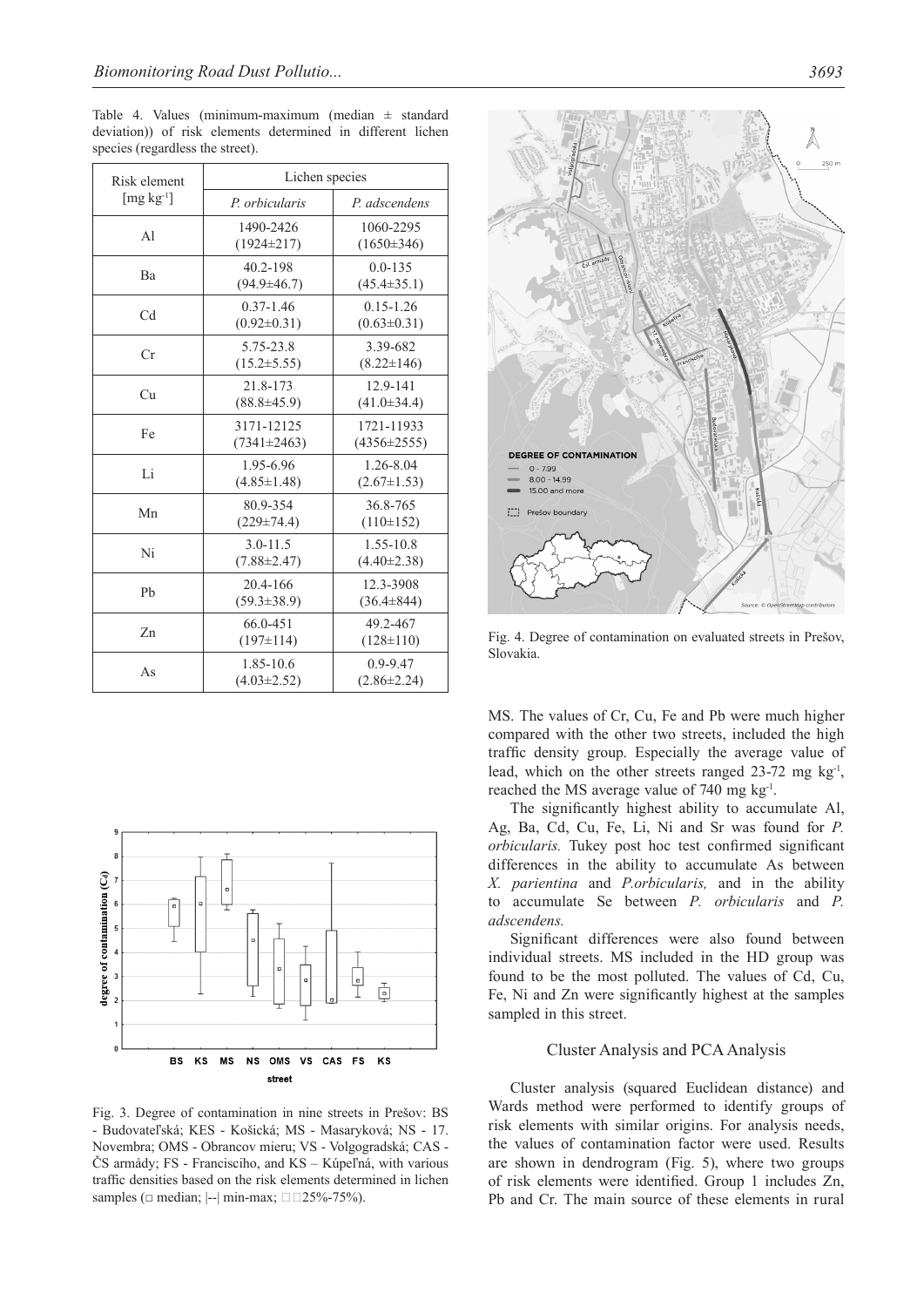| Element   | Factor             | df                           | F              | p               | Factor            | df             | $\mathbf{F}$ | p         | Factor                   | df             | F    | p               |      |
|-----------|--------------------|------------------------------|----------------|-----------------|-------------------|----------------|--------------|-----------|--------------------------|----------------|------|-----------------|------|
| Al        |                    | $\overline{2}$               | 2.44           | 0.09            |                   | $\overline{2}$ | 5.13         | $0.01**$  | 2<br>$\overline{2}$<br>2 |                |      | 2.11            | 0.06 |
| As        |                    | $\overline{2}$               | 4.44           | $0.02**$        |                   | $\overline{2}$ | 3.75         | $0.03*$   |                          |                | 8.21 | $2.2e^{-06**}$  |      |
| Ba        |                    | 2                            | 5.88           | $0.005**$       |                   | 2              | 9.27         | $0.001**$ |                          |                | 3.59 | $0.003**$       |      |
| Cd        |                    | 2                            | 6.92           | $0.002**$       |                   | $\overline{2}$ | 4.19         | $0.02*$   |                          | $\overline{2}$ | 5.84 | $7.1e^{-0.5**}$ |      |
| Cr        |                    | $\overline{2}$               | 1.19           | 0.315           | Lichen<br>species | $\overline{2}$ | 0.480        | 0.62      | <b>Street</b>            | 2              | 0.96 | 0.48            |      |
| Cu        | Traffic<br>density | 2                            | 12.6           | $4.8e^{-0.5**}$ |                   | $\overline{2}$ | 7.73         | $0.001**$ |                          | $\overline{2}$ | 8.52 | $1.4e^{-06**}$  |      |
| Fe        |                    | $\overline{2}$               | 3.34           | $0.02*$         |                   | 2              | 6.66         | $0.003**$ |                          | $\overline{2}$ | 4.20 | $0.001**$       |      |
| Li        |                    | $\overline{2}$               | 2.37           | 0.105           |                   | $\overline{2}$ | 8.93         | $0.001**$ |                          | 2              | 2.02 | 0.07            |      |
| Mn        |                    | $\mathbf{2}$<br>0.83<br>0.19 | $\overline{2}$ | 1.98            | 0.15              |                | 2            | 1.62      | 0.15                     |                |      |                 |      |
| Ni        |                    | $\overline{2}$               | 4.83           | $0.01*$         |                   | $\overline{2}$ | 8.36         | $0.001**$ |                          | 2              | 4.39 | $0.001**$       |      |
| Pb        |                    | 2                            | 1.29           | 0.28            |                   | 2              | 0.46         | 0.63      |                          | $\overline{2}$ | 0.99 | 0.47            |      |
| <b>Sr</b> |                    | $\overline{2}$               | 6.37           | $0.003**$       |                   | $\overline{2}$ | 7.77         | $0.001**$ |                          | $\overline{2}$ | 2.43 | $0.031*$        |      |
| Zn        |                    | $\overline{2}$               | 13.42          | $2.8e^{-0.5**}$ |                   | 2              | 2.1          | 0.13      |                          | 2              | 19.1 | $3.9e^{-11**}$  |      |

Table 5. One-way ANOVA test for comparing the values of risk elements in lichen samples between streets with various traffic densities, between different lichen species and different streets.



Fig. 5. Dendrogram observed by contamination factor values.

environments is vehicle exhaust and combustion [21, 46], and chromium may also be released from traffic emissions due to tire, brake and engine wear [47]. Risk elements included in Group 1 correlated between themselves and correlate also with traffic density – except for Zn, which does not correlate with other risk elements.

Group 2 includes all other evaluated risk elements. Their origin could be affected not only by traffic, but to a large extent by various industrial activities. Inside group 2 we can identify two sub-groups. The elements Fe, Ni, Ba, Li and As are released into the environment not only by vehicle exhaust but also through the combustion of coal or other fossil fuels. Additionally, nickel and iron are widely used in the steel industry and construction materials [48]. Barium is extensively used



Fig. 6. PCA biplot showing separation of different risk elements based on various street densities.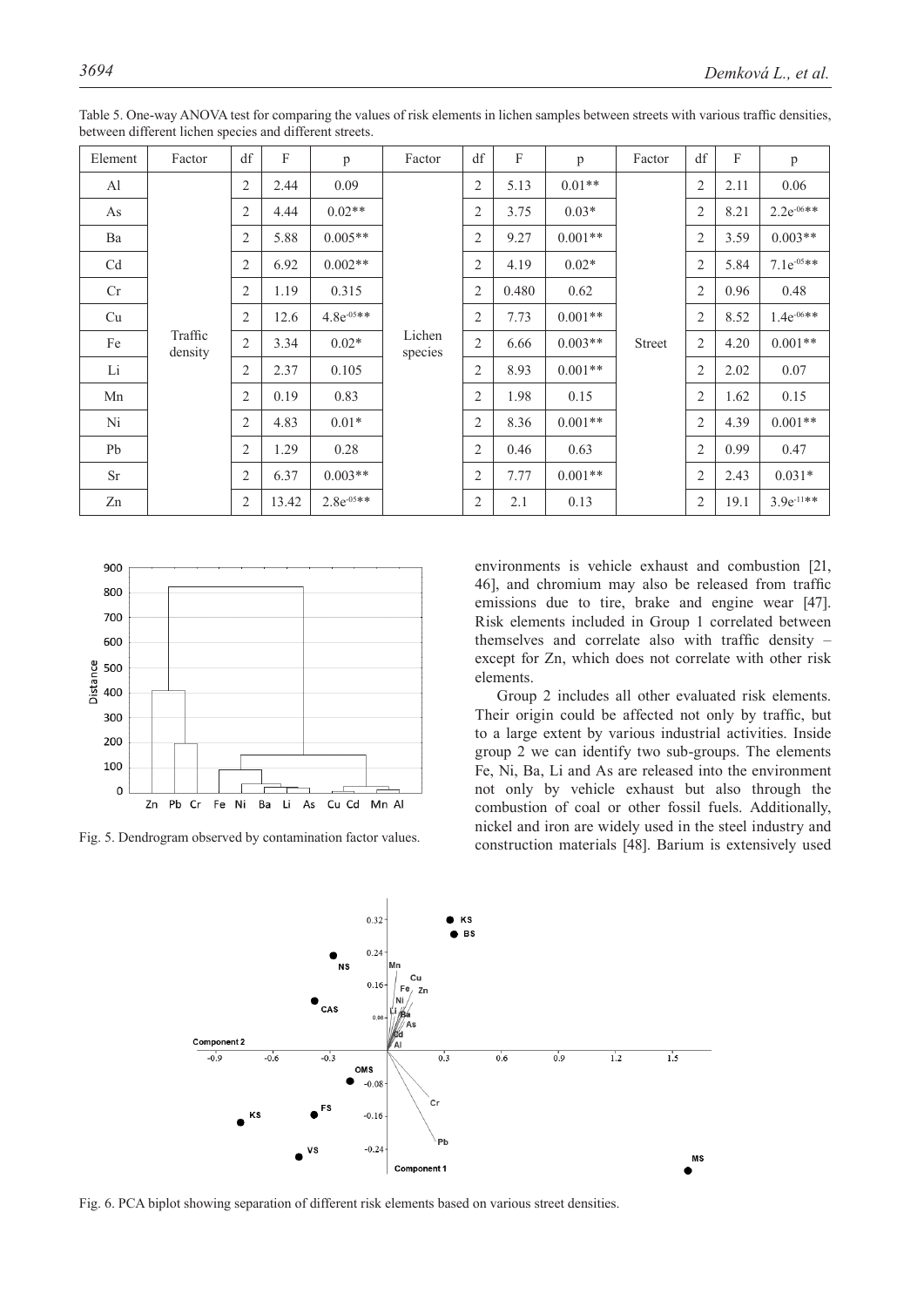in the rubber industry and could be released from tires [42]. The elements Cu, Cd, Mn and Al, which create the second sub-group, have very low contamination factor values. They are widely used in car-body materials, for example in alloys against corrosion and various industries [8].

Principal component analysis distinguished streets based on risk elements. The PCA displays the separation of different streets based on the determined parameters (Fig. 6). Principal component analysis resulted in a reduction of the initial dimension of dataset to two components, which explained 93.6% of the data variation (component 1: 83.5%; component 2: 10.1%). The streets classified as HF were determined to be the most influenced by risk element pollution. Risk elements such as Al, As, Ba, Cd, Cu, Li, Mn, Ni and Zn showed similar direction and participated to the contamination of Košická and Budovateľská streets. The contamination by Pb and Cr was the most extensive at Masaryková Street.

#### **Conclusions**

The values of risk elements at the streets categorized as HD were several times higher comparing LD streets. The difference between the streets with low and medium density wasn't significant. Traffic as the main source of risk elements was confirmed by Spearman's coefficient, which shows significant correlation between most of evaluated risk elements with traffic density. Comparing lichen species used for research, P. orbicularis was found to be the most suitable and *X. parientina* the least suitable for risk element monitoring purposes. Based on the results of contamination factors, the streets of Prešov were most polluted by the elements Cr, Fe, Ni, Pb and Zn.

# **Acknowledgements**

This work was supported by a project of the Ministry of Education, Science, Research and Sport of the Slovak Republic VEGA 1/0326/18 and by the Grand Agency of Prešov University, grant No. GaPU 27/2018.

## **Conflict of Interest**

The authors declare no conflict of interest.

#### **References**

1. SOLTANI N., KESHAVARZI B., MOORE F., TAVAKOL T., LAHIJANZADEH A.R., JAAFARZADEH N., KERMANI M. Ecological and human health hazards of heavy metals and polycyclic aromatic hydrocarbons (PAHs) in road dust of Isfahan metropolis, Iran. Science of Total Environment, **505**, 712, **2015**.

- 2. LIU Q., SCHAUER J.J. Local-acting air pollutant emissions from road vehicles. In Environmental impacts of road vehicles: past, present, and future,1st ed.; Harrison, R.M., Hester, R.E. Eds., Royal Society of Chemistry: Great Britain, 46, **2017**.
- 3. DOUGLAS B.S., HUDSON A.C., PARK J.H., HODGE V., PORTER H., SPAULDING W.G. *Buellia dispersa* (Lichens) used as bio-indicator for air pollution transport: A case study within the Las Vegas Valley, Nevada (USA). Environments, **4** (4), 94, **2017**.
- 4. ZHANG M., LU X., CHEN H., GAO P., FU Y. Multielement characterization and source identification of trace metal in road dust from an industrial city in semi-humid area of Northwest China. Journal of Radioanalytical and Nuclear Chemistry, **303**, 637, **2015**.
- 5. ARYAL R., BEECHAM S., SARKAR B., CHONG M.N., KINSELA A., KANDASAMY J., VIGNESWARAN S. Readily Wash-Off road dust and associated heavy metals on motorways. Water Air Soil Pollution, **228** (1), **2017**.
- 6. SVAJLENKA J., KOZLOVSKÁ M., POŠIVÁKOVÁ, T., ČONKOVÁ, E. Indoor analysis of environment in building. Chemical letters, **11** (6), 398, **2017**.
- 7. RICE M.B., LJUNGMAN P.L., WILKER E.H., DORANS K.S., GOLD D.R., SCHWARTZ J., KOUTRAKIS P., WASHKO G.R., O´CONNOR G.T., MITTLEMAN M.A. Long-term exposure to traffic emissions and fine particulate matter and lung function decline in the Framingham hearth study. American Journal of Respiratory and Critical Care Medicine, **191** (6), A3201, **2015**
- 8. BRADL H., KIM C., KRAMAR U., STUBEN D. Interactions on Heavy Metals. In Heavy metals in the environment, 3rd ed.; Bradl, H.B., Eds., Academic Press: Amsterdam, 98, **2005**.
- 9. GUPTA G.P., KUMAR B., SIGH S., KULSHRESTHA U.CH. Deposition and Impact of Urban Atmospheric Dust on Two Medicinal Plants during different seasons in NCD Delhi. Aerosol Air Quality Research, **16**, 2920, **2016**.
- 10. TRUJILO-GONZÁLEZ J.M.T., TORRES-MORA M.A., KEESSTRA S., BREVIK E.C., JIMÉNEZ-BALLESTRA R. Heavy metal accumulation related to population density in road dust samples taken from urban sites under different land uses. Atmospheric Environment, **553**, 636, **2016**.
- 11. GOVIND P., MADHURI S. Heavy metals causing toxicity in animals and fishes. Research Journal of Animal, Veterinary and Fishery Sciences, **2** (2), 17, **2014**.
- 12. XIAO R., WANG S., LI R., WANG J.J., ZHANG Z. Soil heavy metal contamination and health risks associated with artisanal gold mining in Tongguan, Shaanxi, China. Ecotoxicology and Environmental Safety, **141**, 17, **2017**.
- 13. DAI Y., HOU X., ZHANG Y., YANG T., LI M., XU X. Elevated lead levels and changes in blood morphology and erythrocyte CR1 in preschool children from an e-waste area. Science of Total Environment, **592**, 51, **2017**.
- 14. MEGIDO L., SUÁREZ-PENA B., NEGRAL L., CASTRILLÓN L., FERNÁNDEZ-NAVA Y. Suburban air quality: Human health hazard assessment of potentially toxic elements in PM10. Chemosphere, 177, 284-291, 2017.
- 15. GODISH T, DAVIS, W.T., FU J.S. Air Quality, 4th ed.; A CRC Press Company, Taylor and Francis Group, New York, 122, **2015**.
- 16. LIU Q., LIU Y., YIN J., ZHANG M., ZHANG T. Chemical characteristics and source apportionment of PM10 during Asian dust storm and non-dust storm days in Beijing. Atmospheric Environment, **91**, 85, **2014**.
- 17. JANTA R., CHANTARA S., INTA A., KAWASHIMA M., STAKE K. Levels of road traffic heavy metals in tree